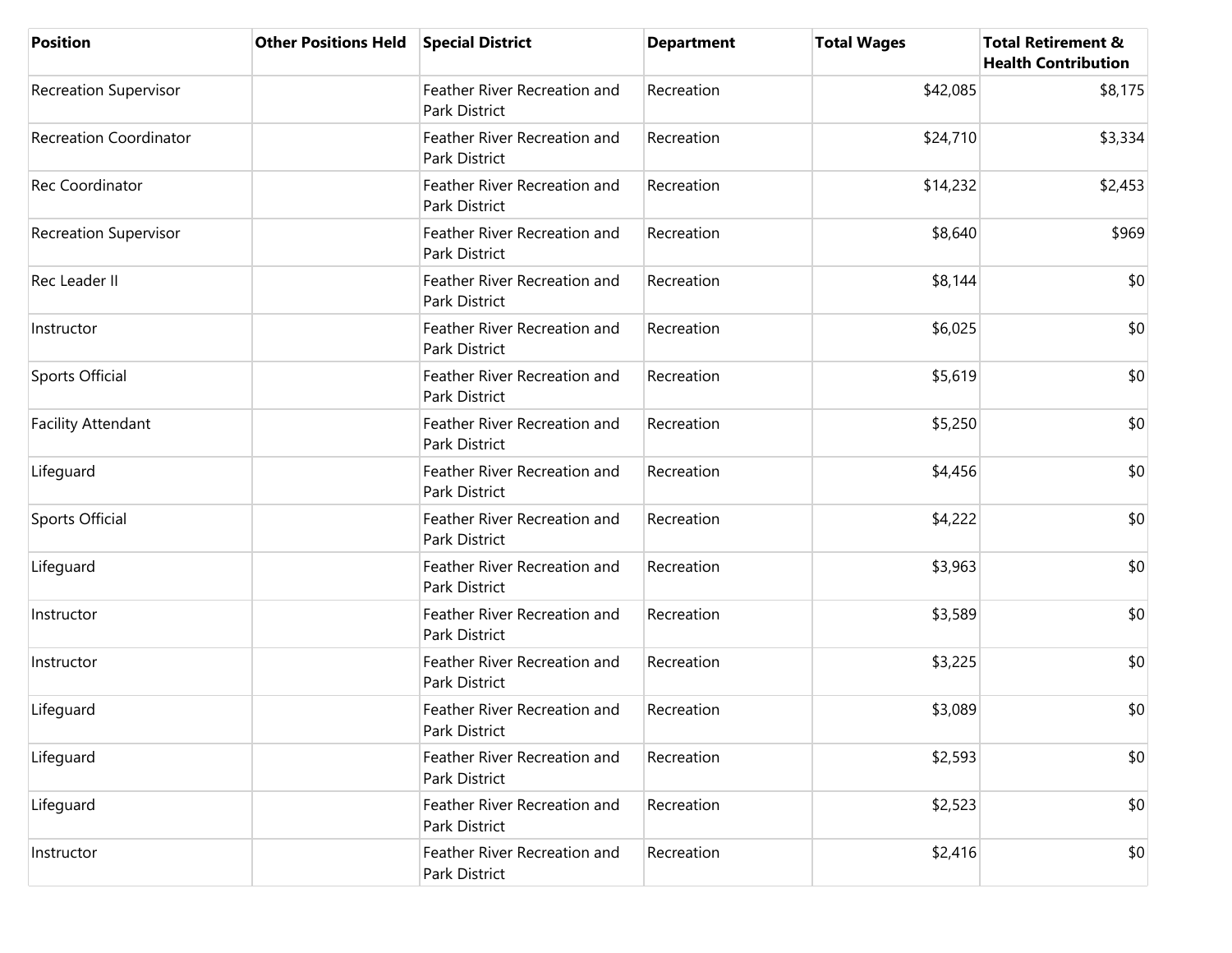| <b>Sports Official</b>    | Feather River Recreation and<br>Park District | Recreation | \$2,232 | \$0 |
|---------------------------|-----------------------------------------------|------------|---------|-----|
| Head Lifeguard            | Feather River Recreation and<br>Park District | Recreation | \$2,119 | \$0 |
| Lifeguard                 | Feather River Recreation and<br>Park District | Recreation | \$1,995 | \$0 |
| Lifeguard                 | Feather River Recreation and<br>Park District | Recreation | \$1,979 | \$0 |
| <b>Head Coach</b>         | Feather River Recreation and<br>Park District | Recreation | \$1,971 | \$0 |
| Head Coach                | Feather River Recreation and<br>Park District | Recreation | \$1,962 | \$0 |
| Instructor                | Feather River Recreation and<br>Park District | Recreation | \$1,954 | \$0 |
| Lifeguard                 | Feather River Recreation and<br>Park District | Recreation | \$1,927 | \$0 |
| Instructor                | Feather River Recreation and<br>Park District | Recreation | \$1,783 | \$0 |
| Sports Official           | Feather River Recreation and<br>Park District | Recreation | \$1,702 | \$0 |
| Lifeguard                 | Feather River Recreation and<br>Park District | Recreation | \$1,633 | \$0 |
| <b>Facility Attendant</b> | Feather River Recreation and<br>Park District | Recreation | \$1,578 | \$0 |
| Lifeguard                 | Feather River Recreation and<br>Park District | Recreation | \$1,576 | \$0 |
| Lifeguard                 | Feather River Recreation and<br>Park District | Recreation | \$1,573 | \$0 |
| Lifeguard                 | Feather River Recreation and<br>Park District | Recreation | \$1,558 | \$0 |
| Lifeguard                 | Feather River Recreation and<br>Park District | Recreation | \$1,552 | \$0 |
| Lifeguard                 | Feather River Recreation and<br>Park District | Recreation | \$1,473 | \$0 |
| Lifeguard                 | Feather River Recreation and<br>Park District | Recreation | \$1,469 | \$0 |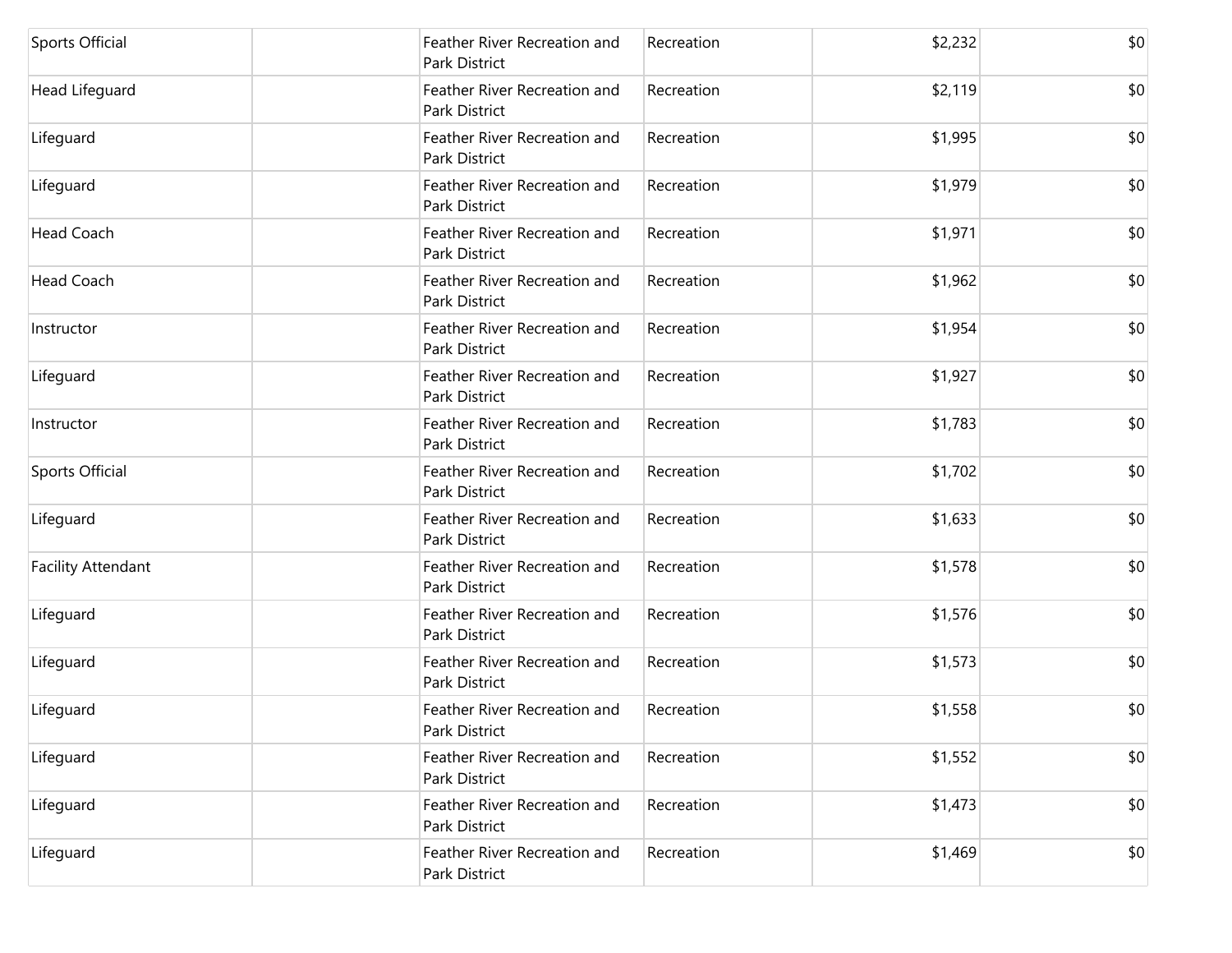| Lifeguard                 | Feather River Recreation and<br>Park District | Recreation | \$1,409 | \$0 |
|---------------------------|-----------------------------------------------|------------|---------|-----|
| <b>Sports Official</b>    | Feather River Recreation and<br>Park District | Recreation | \$1,358 | \$0 |
| Instructor                | Feather River Recreation and<br>Park District | Recreation | \$1,249 | \$0 |
| Head Lifeguard            | Feather River Recreation and<br>Park District | Recreation | \$1,249 | \$0 |
| Lifeguard                 | Feather River Recreation and<br>Park District | Recreation | \$1,228 | \$0 |
| Lifeguard                 | Feather River Recreation and<br>Park District | Recreation | \$1,093 | \$0 |
| Lifeguard                 | Feather River Recreation and<br>Park District | Recreation | \$1,085 | \$0 |
| Sports Official           | Feather River Recreation and<br>Park District | Recreation | \$1,039 | \$0 |
| <b>Facility Attendant</b> | Feather River Recreation and<br>Park District | Recreation | \$1,026 | \$0 |
| Instructor                | Feather River Recreation and<br>Park District | Recreation | \$987   | \$0 |
| <b>Sports Official</b>    | Feather River Recreation and<br>Park District | Recreation | \$939   | \$0 |
| <b>Facility Attendant</b> | Feather River Recreation and<br>Park District | Recreation | \$671   | \$0 |
| Instructor                | Feather River Recreation and<br>Park District | Recreation | \$641   | \$0 |
| <b>Facility Attendant</b> | Feather River Recreation and<br>Park District | Recreation | \$607   | \$0 |
| Sports Official           | Feather River Recreation and<br>Park District | Recreation | \$607   | \$0 |
| <b>Facility Attendant</b> | Feather River Recreation and<br>Park District | Recreation | \$586   | \$0 |
| Sports Official           | Feather River Recreation and<br>Park District | Recreation | \$546   | \$0 |
| Instructor                | Feather River Recreation and<br>Park District | Recreation | \$526   | \$0 |